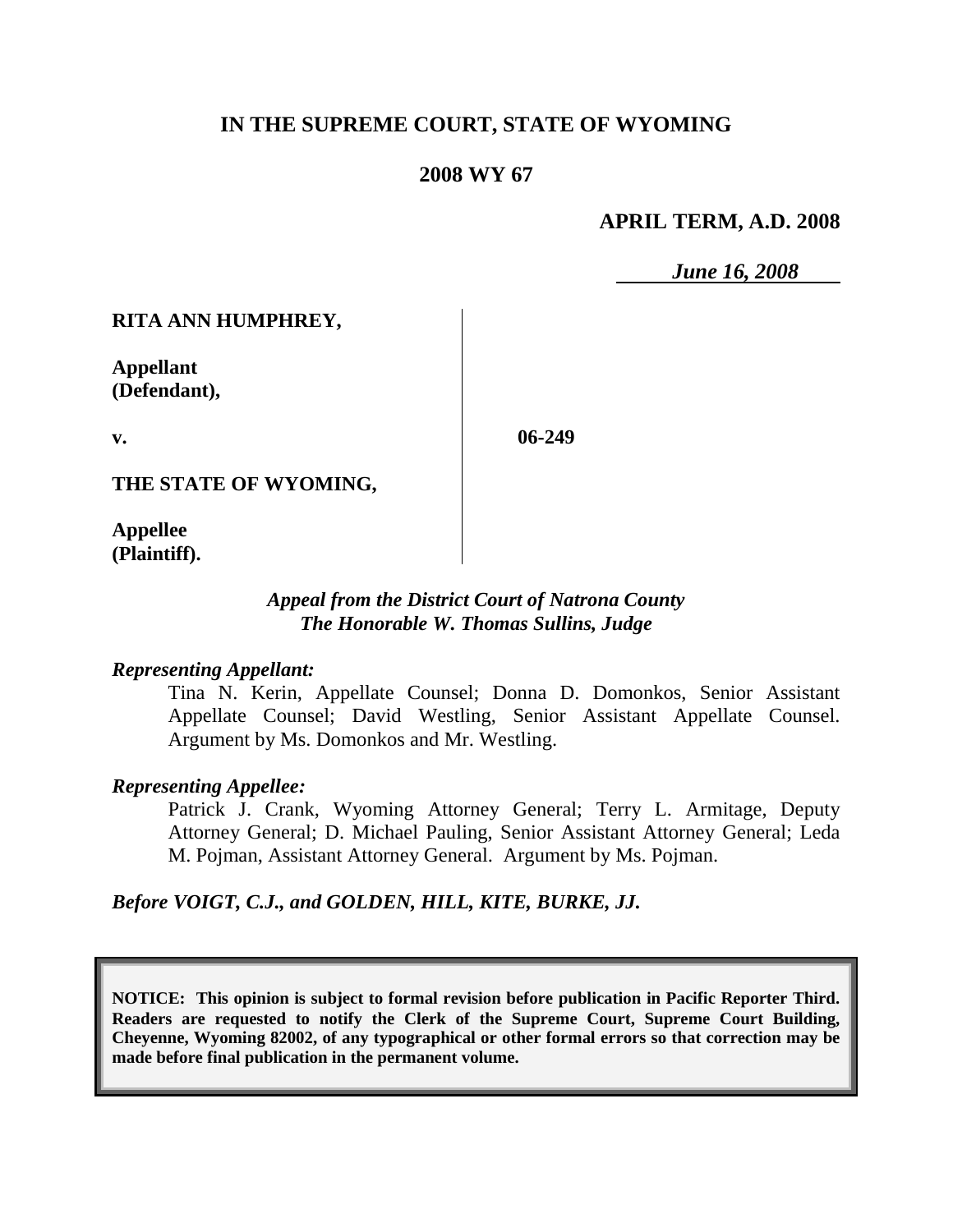**GOLDEN**, Justice.

[¶1] In March 2006, a jury convicted Appellant Rita Ann Humphrey of second degree murder in the 1977 death of her husband, Jack Humphrey. On appeal, Appellant challenges her conviction on grounds of speedy trial and due process violations and evidentiary errors. We find no reversible error in the issues presented and affirm.

#### **ISSUES**

[¶2] Appellant presents the following issues for our consideration:

I. Whether Appellant was denied her right to a speedy trial under W.R.Cr.P. 48, with a delay of 270 days, and under the United States Constitution, with a delay of 561 days.

II. Whether Appellant was denied her Fourteenth Amendment right to due process when the State delayed charging her for over 26 years. Appellant was substantially prejudiced by the delay.

III. Whether the district court committed reversible error when it admitted Jack Humphrey"s hearsay statements under the state of mind exception to the hearsay rule. Jack Humphrey"s state of mind was not an issue at trial and the statements did not help the trier of fact determine Appellant"s state of mind.

IV. Whether the district court committed an abuse of discretion by improperly admitting hearsay evidence contrary to W.R.E. 803(6) and contrary to the completeness requirements of W.R.E. 106.

## **FACTS**

#### *Trial Evidence*

[¶3] Appellant and Jack were married in 1967. For many years, it was a happy marriage. However, in 1977, the marital relationship deteriorated. Appellant became increasingly and openly hostile toward Jack. They were no longer intimate, and Appellant developed a relationship with another man, Ron Akers. Financial problems also arose in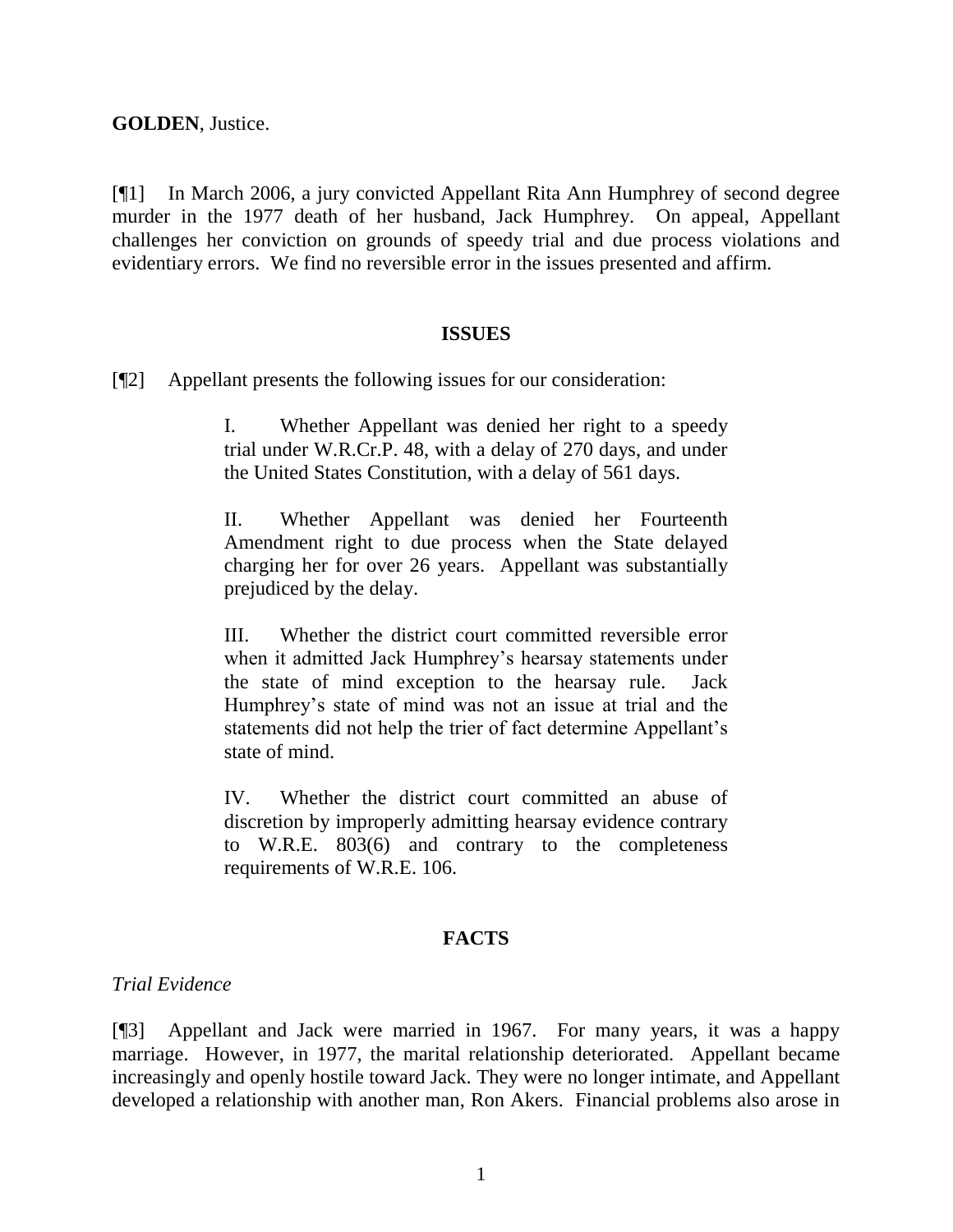the relationship. Household bills were not being paid, including the mortgage on the family home, checks were bouncing, and a large sum of money, approximately \$3,700.00, was missing out of their joint bank account at Hilltop National Bank (Hilltop Bank). Jack eventually spoke with personnel at Hilltop Bank on November 22, 1977, about the missing money and discovered Appellant had not deposited several of his paychecks, which explained the account shortage and the resulting bounced checks. That discovery caused further tension between Jack and Appellant. That night, Jack was noticeably upset and angry at Appellant as he discussed the financial mess with his sister, Bonnie Humphrey.

[¶4] Around 4:30 a.m. the next morning, November 23, Appellant telephoned her sister, Donna Baldwin. Appellant informed Baldwin something was wrong with Jack, and she needed Baldwin"s assistance immediately. Baldwin and her boyfriend at the time, Frank Finch, arrived at Appellant's home within minutes, entering through the back door into the kitchen where Appellant was situated. After speaking with Appellant, Baldwin and Finch went to the couple"s bedroom. Upon entering the room, they immediately smelled the odor of gun powder and noticed Jack had been shot.

[¶5] Baldwin and Finch then returned to the kitchen, and Baldwin contacted the police and Jack"s brother, Larry Humphrey, who lived nearby. Finch noticed a rifle laying on the kitchen counter, wrapped in what appeared to be an infant"s blanket. Finch grabbed the rifle and carried it out the back door, where he put the rifle down and pushed the barrel into the snow. Upon returning to the kitchen, Appellant handed him an empty bullet casing, which he tossed out the back door.

[¶6] Around 5:00 a.m., Officer Jeff Lord of the Evansville Police Department arrived at the Humphrey residence. Finch escorted Officer Lord to the master bedroom, where the officer observed Jack lying face down on a bed, covered by a blanket, with a gunshot wound to the back of his head. Forensic analysis of the crime scene indicated the blanket was placed over Jack after he was shot. Officer Lord did not find a firearm in the vicinity of the body.

[¶7] Officer Lord asked Appellant what she knew about her husband"s death. Appellant stated she had fallen asleep in the basement while watching TV and she was awakened by a sound which she believed to be a gunshot. She then went upstairs and attempted to rouse her husband. When Jack did not respond, she telephoned her sister.

[¶8] After speaking with Appellant, Officer Lord conducted a protective sweep of the home. He found no evidence of forced entry or other signs of an intruder, even though the doors to the Humphrey residence were kept locked at night. Upon the arrival of other officers at the scene, Officer Lord conducted a perimeter search of the premises and found a .243 caliber Ruger M77 rifle and an empty shell casing lying in the snow by the back door of the residence. The rifle was later identified as Appellant's custom made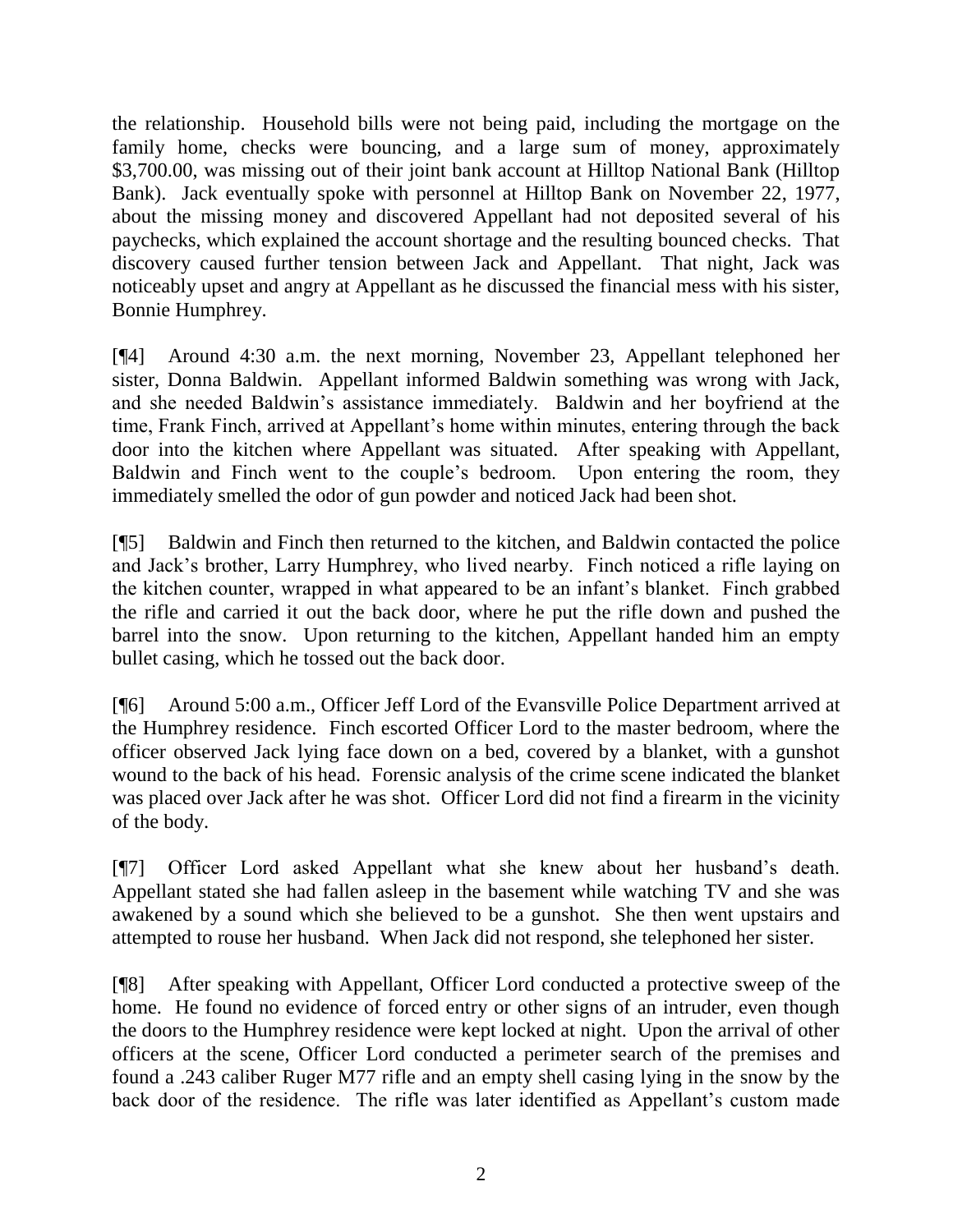rifle, which she proficiently used for hunting. Appellant's rifle, as well as the couple's other firearms, was always kept unloaded in the closet of the master bedroom. The ammunition for the firearms was stored separately in a cupboard by the kitchen. The rifle was subsequently identified as the murder weapon.

[¶9] Appellant was interviewed that morning at the Natrona County Sheriff"s Office. While there, she also spoke with Bonnie Humphrey, who pressed her for information about Jack"s death. During that conversation, Appellant put her hands over her face and stated: "God, what have I done?" A gunshot residue kit was also collected from Appellant that morning. Analysis of the residue taken from the back of Appellant"s left hand disclosed three fragments of partially burned gunpowder.

[¶10] Within a week of the murder, Appellant and Akers were seen together at the Sage Club in Casper. By January, Akers was living at Appellant"s house, driving Jack"s truck and wearing his clothes. Approximately one week after Jack"s death, Appellant began pursuing the proceeds of his life insurance policies, which she ultimately received in the amount of \$30,285.46. Seven months later, Appellant received the proceeds from the sale of the couple's home and other real property.

# *Procedural Facts*

 $\overline{a}$ 

[¶11] Appellant"s legal woes began on April 11, 1980, when a grand jury indicted her for the first degree murder of her husband. The district court later granted Appellant"s April 14, 1980, request for a preliminary hearing and, on May 7, it remanded the case to county court.<sup>1</sup> Also on May 7, Appellant waived her right to a speedy preliminary hearing, and stipulated to a June 23, 1980, preliminary hearing date. The preliminary hearing failed to produce sufficient probable cause to support the murder charge, and the county court issued an order dismissing the case on July 2, 1980. The district court formally dismissed the indictment on August 22, 1980.

[¶12] In 1999, the Evansville Police Department reopened the investigation into Jack Humphrey's death. That investigation led to the refiling of the first degree murder charge against Appellant on March 5, 2004. Following a preliminary hearing on May 26, 2004, Appellant was bound over to district court. The district court initially set Appellant"s trial for September 27, 2004, stacked behind a number of other trials which were also set for that day. On July 8, Appellant filed a "Motion for Date Certain for Trial" wherein she requested that her trial be continued to a later date on a more reasonable schedule. On July 19, 2004, the district court moved the trial to the October 18 trial stack because of the court's crowded docket. At Appellant's arraignment on August 10, and in response to

 $1$  In 2000, legislation was enacted reforming the county court system into the present circuit court system. 2000 Wyo. Sess. Laws, ch. 24.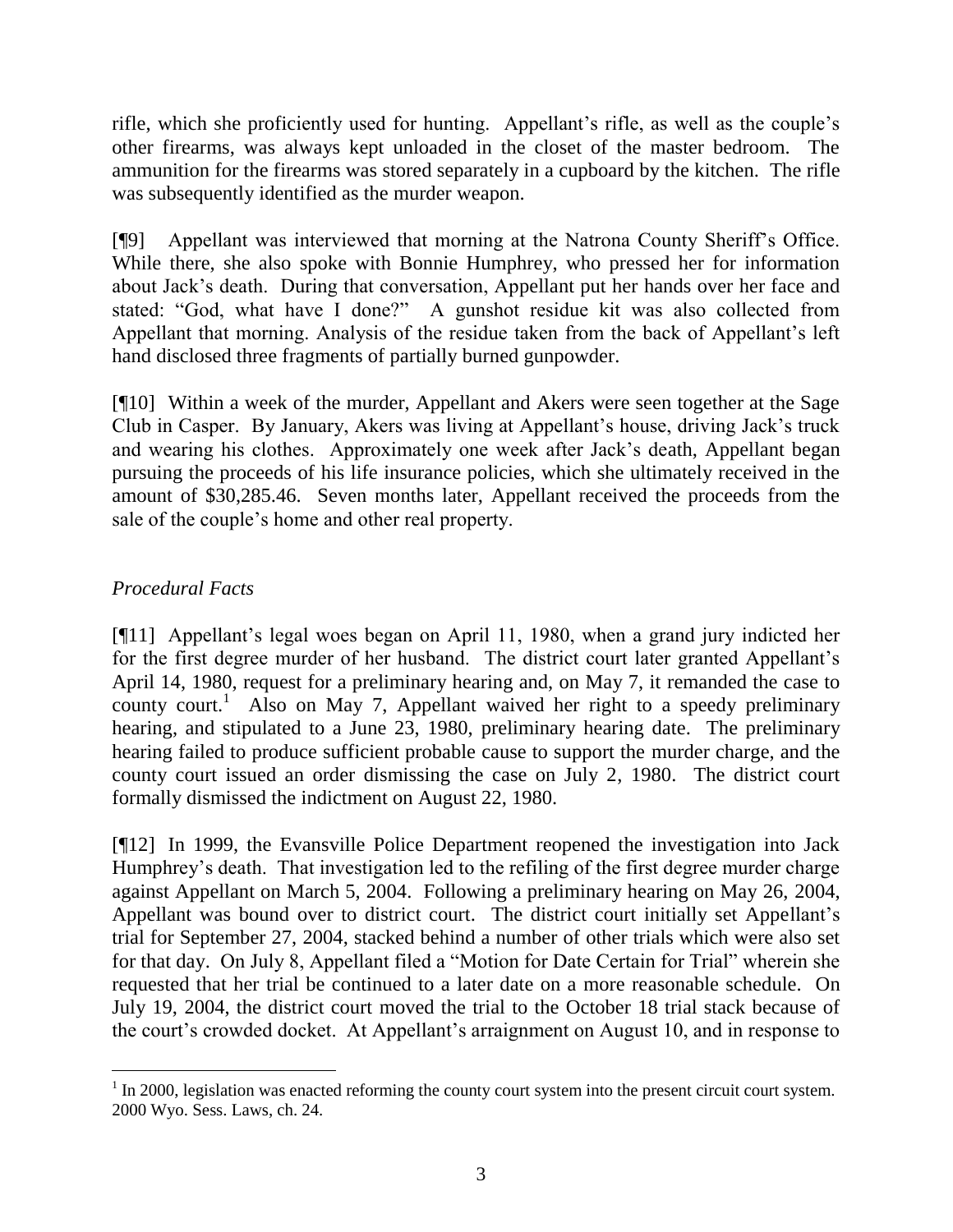defense counsel's concerns about the trial setting, the district court vacated the October 18 trial date. During a scheduling conference held on August 25, the parties agreed to a January 3, 2005, trial date.

[¶13] Two days later, on August 27, 2004, Appellant moved to dismiss the murder charge, arguing that her constitutional right to a speedy trial under both the United States and Wyoming Constitutions had been violated by the excessive delay in bringing her to trial. Appellant based her speedy trial claim on the lapse in time between the filing of the initial indictment in 1980 and the filing of the instant information in 2004. On September 10, Appellant filed another motion to dismiss the murder charge, this time alleging that the 24-year delay in recharging her for the 1977 murder of her husband transgressed her constitutional right to due process. Appellant contended that her right to a fair trial was prejudiced by the delay due to the death of several witnesses and the loss of potential evidence. In addition to these motions, Appellant filed numerous motions pertaining to evidentiary matters, including multiple suppression motions.

[¶14] The district court heard testimony and argument on Appellant"s motions to dismiss on October 28, 2004, and took the matters under advisement. The district court ultimately determined that Appellant"s constitutional speedy trial right had been violated and, on December 20, 2004, the court entered an order dismissing the case. In finding a speedy trial violation, the district court considered the entire time period between the initial April 11, 1980, indictment and the January 3, 2005, trial setting. The district court did not rule on Appellant"s due process claim.

[¶15] This Court subsequently granted the State"s petition for review and reversed the district court's order of dismissal. *State v. Humphrey*, 2005 WY 131, 120 P.3d 1027 (Wyo. 2005) (*Humphrey I*), *cert. denied*, *Humphrey v. Wyoming,* 546 U.S. 1139 (2006). We held that the district court erred in considering the period of time during which no charges were pending against Appellant – August 22, 1980, to March 5, 2004 – in holding that Appellant's constitutional right to a speedy trial had been abridged. *Id.*, ¶ 12, 18, 120 P.3d at 1030-31.

[¶16] On remand, the district court, with the parties' concurrence, set Appellant's trial for March 13, 2006. Thereafter, Appellant renewed her speedy trial and due process motions to dismiss. On January 30-31, 2006, the district court, once again, heard testimony and argument on Appellant's motions to dismiss, as well as the parties' other outstanding motions. After reexamining the length of delay in the criminal proceedings and the reasons for the delay, the district court declined to find a constitutional speedy trial violation. In addition, the district court found no evidence of improper prosecutorial motive underlying the 24-year charging, as required under *Fortner v. State*, 843 P.2d 1139, 1142 (Wyo. 1992), and denied Appellant"s due process claim.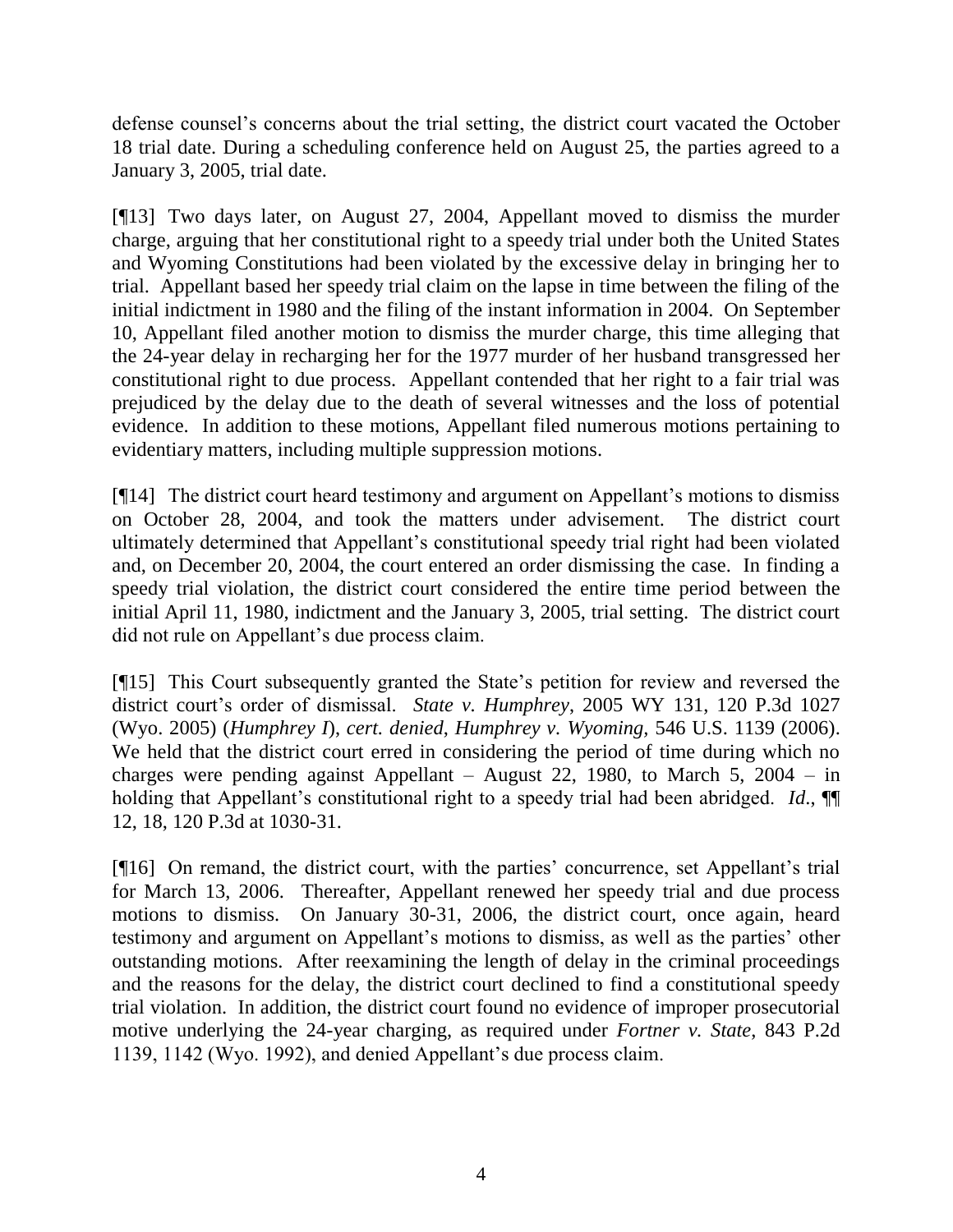[¶17] Appellant"s trial commenced as scheduled on March 13 and concluded on March 24, 2006. The jury found Appellant guilty on the lesser offense of second degree murder. The district court sentenced Appellant on June 15, 2006, to a term of imprisonment of 25 to 40 years. This appeal followed.

#### **DISCUSSION**

### *A. Speedy Trial*

### *Standard of Review*

[¶18] We review a speedy trial claim to ensure the mandates of W.R.Cr.P. 48(b) and constitutional guarantees have been met. *Yung v. State*, 906 P.2d 1028, 1032 (Wyo. 1995). We examine de novo the constitutional question of whether a defendant has been denied a speedy trial in violation of the Sixth Amendment to the United States Constitution and Art. 1, § 10 of the Wyoming Constitution. We review the district court"s factual findings for clear error. *Sisneros v. State*, 2005 WY 139, ¶ 16, 121 P.3d 790, 796-97 (Wyo. 2005); *Humphrey I*, ¶ 8, 120 P.3d at 1029.

### *Analysis*

 $\overline{a}$ 

[¶19] We first consider Appellant"s contention that her speedy trial right under W.R.Cr.P.  $48(b)^2$  was violated when she was not tried within 180 days of her arraignment. The record reveals Appellant expressly waived the time limitations of the rule when she sought, via her motion for a date certain, a continuance of the initial trial date. The record also shows that, upon remand from this Court's reversal of the district court's order of dismissal, Appellant agreed to a trial setting beyond the rule's 180-day requirement. We hold Appellant waived the speedy trial requirements of Rule 48(b), and thus this claim, by her actions in the district court.

[¶20] We now turn to the question of whether Appellant"s constitutional right to a speedy trial was infringed. The Sixth Amendment guarantees every criminal defendant a speedy and public trial. *Barker v. Wingo*, 407 U.S. 514, 92 S.Ct. 2182, 33 L.Ed.2d 101 (1972), set forth the benchmark test that applies to constitutional speedy trial claims. The *Barker* test requires consideration of four factors in determining whether a speedy trial violation has occurred: the length of delay; the reason for the delay; the defendant"s assertion of her right; and the prejudice to the defendant. *Barker*, 407 U.S. at 530, 92 S.Ct. at 2192; *Strandlien v. State*, 2007 WY 66, ¶ 6, 156 P.3d 986, 990 (Wyo. 2007);

 $2$  W.R.Cr.P. 48(b) requires that a defendant's trial be held within 180 days of arraignment unless certain exceptions apply.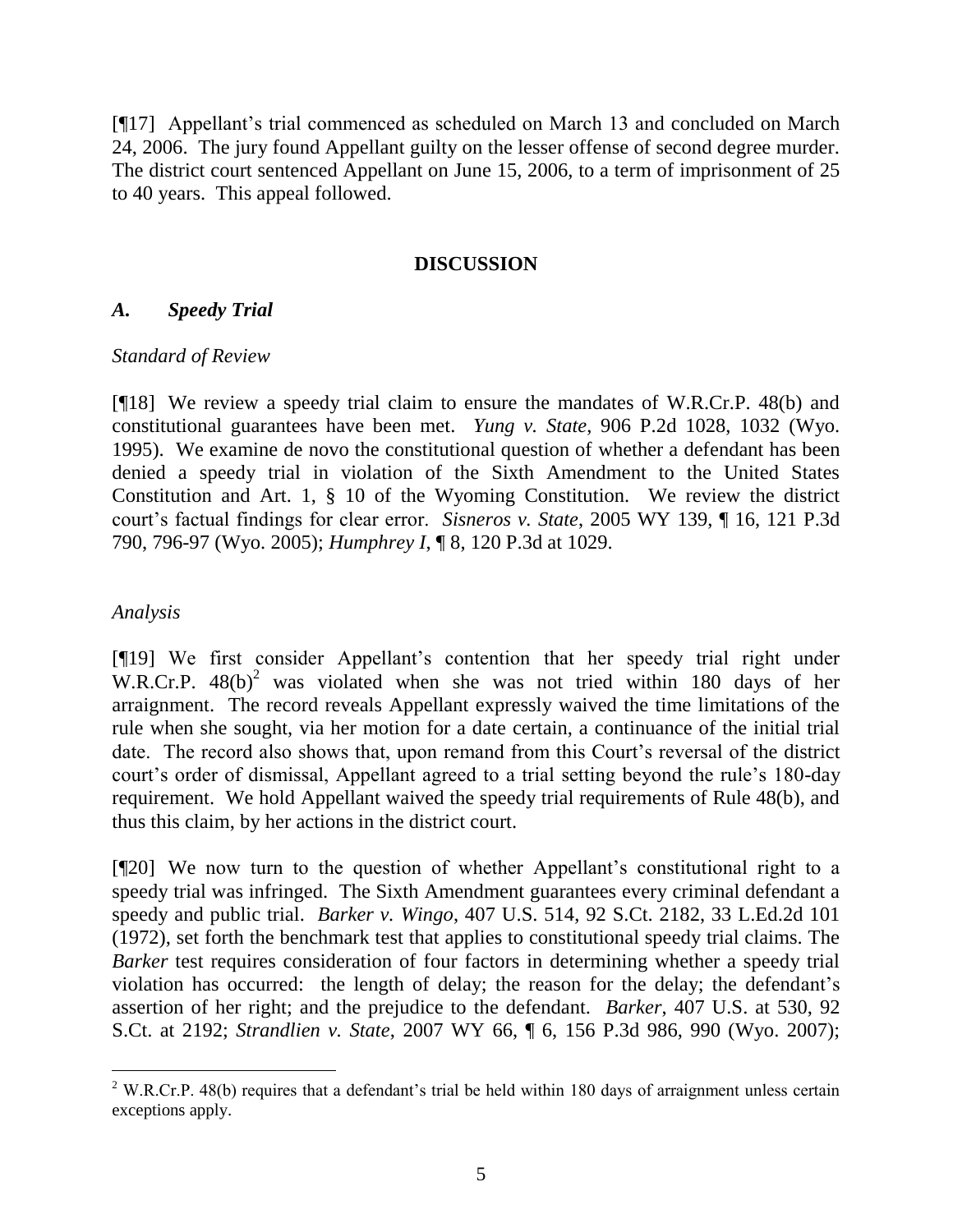*Humphrey I*, ¶ 9, 120 P.3d at 1029; *Berry v. State*, 2004 WY 81, ¶ 31, 93 P.3d 222, 230- 31 (Wyo. 2004). None of these factors alone are dispositive. Rather, the factors must be considered together and balanced in relation to all of the relevant circumstances of the delay in bringing the defendant to trial. *Barker*, 407 U.S. at 533, 92 S.Ct. at 2193; *Strandlien*, ¶ 6, 156 P.3d at 990; *Walters v. State*, 2004 WY 37, ¶ 10, 87 P.3d 793, 795 (Wyo. 2004). The ultimate question is "whether the delay in bringing the accused to trial was unreasonable, that is, whether it substantially impaired the right of the accused to a fair trial." *Walters*, ¶ 10, 87 P.3d at 795 (quoting *Warner v. State*, 2001 WY 67, ¶ 10, 28 P.3d 21, 26 (Wyo. 2001)). When a speedy trial violation is found to have occurred, the charges must be dismissed. *Walters*, ¶ 10, 87 P.3d at 795; *see also Barker*, 407 U.S. at 522, 92 S.Ct. at 2188.

[¶21] We begin our analysis with the first factor of the *Barker* test – the length of delay. The law is well-settled that the speedy trial right attaches upon the filing of a criminal complaint or the arrest of the defendant, whichever occurs first. *Strandlien*, ¶ 8, 156 P.3d at 990; *Jennings v. State*, 4 P.3d 915, 921 (Wyo. 2000); *see also United States v. MacDonald*, 456 U.S. 1, 6-7, 102 S.Ct. 1497, 1501, 71 L.Ed.2d 696 (1982); *United States v. Marion*, 404 U.S. 307, 313, 92 S.Ct. 455, 459, 30 L.Ed.2d 468 (1971). We recently reiterated that the speedy trial guarantee does not apply to the period of time between the dismissal of a charge and the subsequent refiling of the charge, provided the defendant is not held in continuous custody. That is, "the Speedy Trial Clause has no application to the period of time in which a defendant is neither under arrest nor formally charged." *Humphrey I*, ¶¶ 11-13, 17, 120 P.3d at 1030-31; *see also United States v. Loud Hawk*, 474 U.S. 302, 106 S.Ct. 648, 88 L.Ed.2d 640 (1986); *MacDonald*, 456 U.S. at 6-10, 102 S.Ct. at 1501-03. We have also recognized that when a dismissed charge is supplanted by another charge, "the periods of formal charge by a single sovereign for the same criminal act are tacked together even if the charges are different." *Strandlien*, ¶ 8, 156 P.3d at 990 (quoting *Caton v. State*, 709 P.2d 1260, 1264 (Wyo. 1985)).

[¶22] On the basis of these principles, we find that the speedy trial clock in this case initially began on April 11, 1980, when the indictment was filed and Appellant was arrested, and continued to run until the indictment was formally dismissed by the district court on August 22, 1980. The clock resumed on March 5, 2004, when the murder charge was re-filed against Appellant. It stopped again when the district court dismissed the case on December 20, 2004. The speedy trial clock restarted on October 26, 2005, upon the filing in the district court of this Court's mandate reversing the December 20 order of dismissal, and continued to run until Appellant"s trial began on March 13, 2006. *See Sodergren v. State*, 715 P.2d 170, 178 (Wyo. 1986); *Grable v. State*, 649 P.2d 663, 670 (Wyo. 1982), *overruled on other grounds by Vlahos v. State,* 2003 WY 103, 75 P.3d 628 (Wyo. 2003). The total elapsed time to trial, excluding the time when no charge was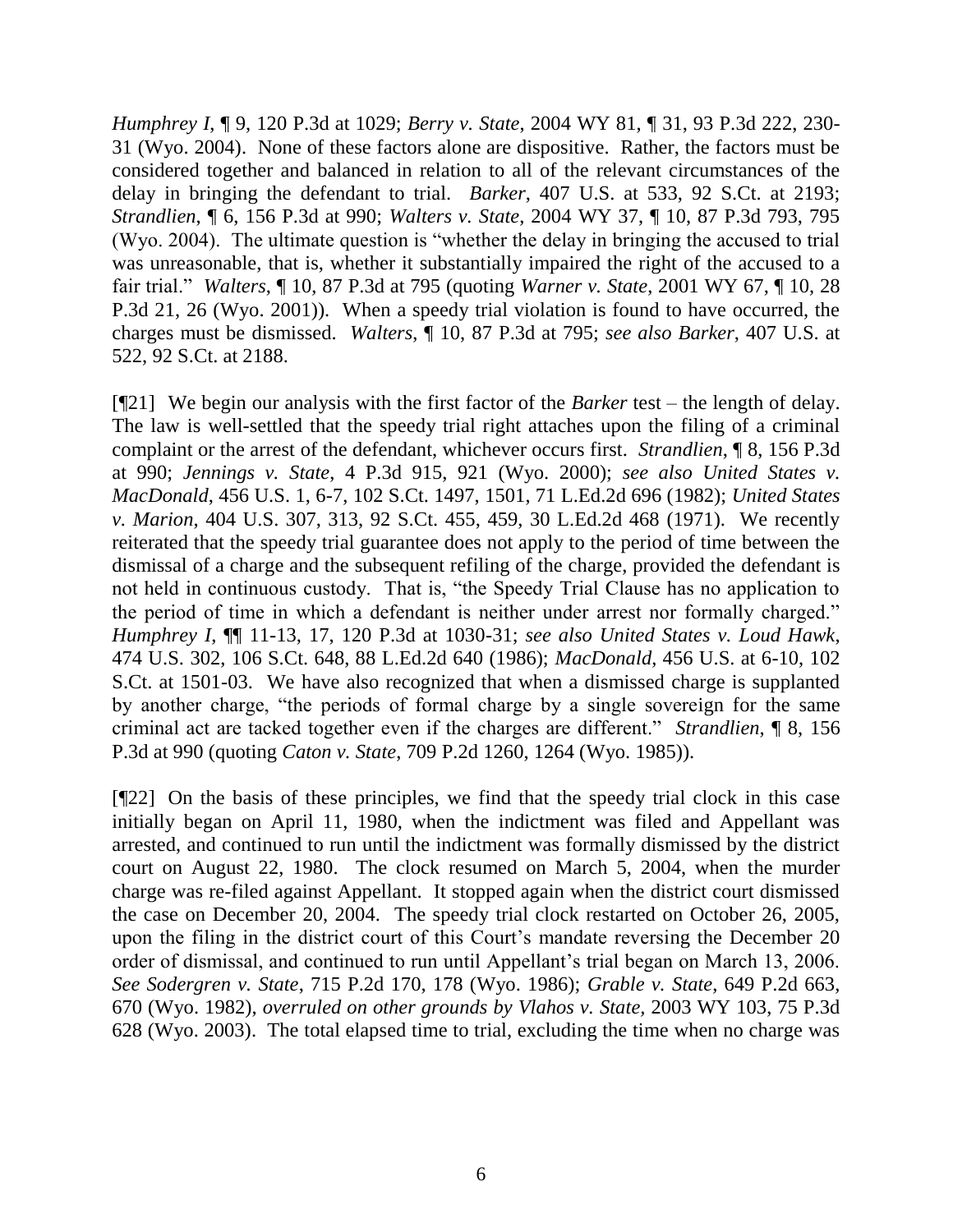pending against Appellant, was  $561$  days.<sup>3</sup> Consistent with prior cases, we conclude that the length of delay in bringing Appellant to trial warrants examination of the remaining speedy trial factors. *See Strandlien*, ¶ 9, 156 P.3d at 990 (762 days); *Sisneros*, ¶ 19, 121 P.3d at 797 (349 days); *Berry*, ¶ 34, 93 P.3d at 232 (720 days); *Warner*, ¶ 12, 28 P.3d at 26 (658 days).

[¶23] We therefore turn to the reasons for the delay. In conducting this analysis we examine which party was responsible for the delay. On this factor, we have stated:

> "A deliberate attempt to delay the trial in order to hamper the defense should be weighted heavily against the government. A more neutral reason such as negligence or overcrowded courts should be weighted less heavily but nevertheless should be considered since the ultimate responsibility for such circumstances must rest with the government rather than with the defendant. Finally, a valid reason, such as a missing witness, should serve to justify appropriate delay."

*Wehr v. State*, 841 P.2d [104,] 112-13 [(Wyo. 1992)] (*quoting Barker v. Wingo*, 407 U.S. 514, 531, 92 S.Ct. 2182, 33 L.Ed.2d 101 (1972)). Official bad faith in causing delay is weighed heavily against the government. *Barker*, 407 U.S. at 531, 92 S.Ct. 2182. "Delays attributable to the defendant are deducted from the equation." *Jennings v. State*, 4 P.3d 915, 921 (Wyo. 2000). "We weigh any delay properly attributable to the defendant against the delay chargeable to the State. We have frequently acknowledged a defendant may defeat his claim to a speedy trial by his own dilatory practices." *Wehr*, 841 P.2d at 113.

*Whitney v. State*, 2004 WY 118, ¶ 42, 99 P.3d 457, 471-72 (Wyo. 2004); *see also Strandlien*, ¶ 10, 156 P.3d at 991.

[¶24] An examination of the record in this case discloses that a total of 133 days elapsed in the 1980 criminal action. In that case, Appellant sought and obtained a preliminary hearing, resulting in a 56-day delay in the criminal proceedings.<sup>4</sup> After the preliminary

 $\overline{a}$ 

<sup>&</sup>lt;sup>3</sup> The district court adopted Appellant's calculation on this factor and concluded that the total elapsed time was 557 days. However, our review of the record discloses that the total delay was 561 days.

 $4$  Appellant was not legally entitled to a preliminary hearing following the grand jury indictment and, therefore, it was not a matter of due course in the criminal proceedings. W.R.Cr.P. 5.1(a) (formerly W.R.Cr.P. 7).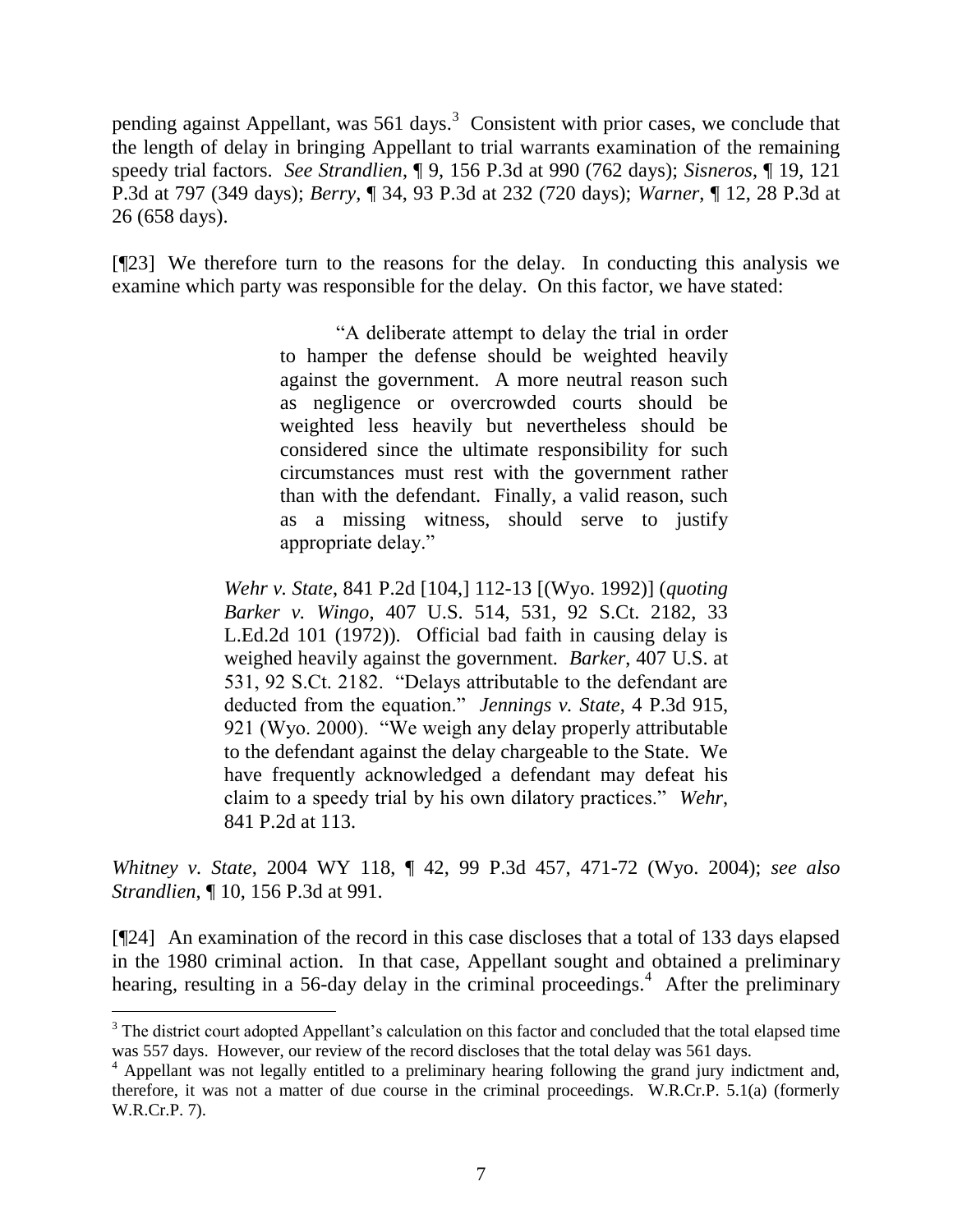hearing failed to produce sufficient probable cause to support the murder charge and the county court dismissed the case, an additional 51 days passed before the district court formally dismissed the indictment against Appellant.

[¶25] In the instant criminal action, excluding the time when no charge was pending against Appellant, a total of 428 days passed between the date Appellant was recharged with the murder of her husband, March 5, 2004, and the date of Appellant's trial, March 13, 2006. The record reflects that Appellant promptly waived her right to a speedy preliminary hearing and requested that the preliminary hearing be held in May on a date convenient to the circuit court and counsel. In accordance with Appellant's request, the preliminary hearing was continued to May 26, thereby resulting in a 56-day delay in the proceedings beyond the requisite 20-day preliminary hearing period.<sup>5</sup> After the case was bound over to district court, there was a 29-day delay in Appellant's arraignment caused by a scheduling misunderstanding between defense counsel and the district court. Appellant then obtained a continuance of the October 18 trial, resulting in a 63-day delay in the proceedings leading up to the district court's dismissal of the case on December 20, 2004. Thereafter, following this Court"s reversal of that order of dismissal and accompanying remand of the case to the district court for trial, the parties agreed to a trial date of March 13, 2006, amounting to an additional delay of 138 days.

[¶26] From our review of the record, we find that, of the 561 days at issue in this case, delays amounting to 80 days were occasioned by neutral factors not directly attributable to Appellant or the State. We also find the delays surrounding the preliminary hearings in both criminal actions and the continuance of the October 18 trial date in the present action, totaling 175 days, are directly attributable to Appellant, and that the 138-day delay following this Court"s remand is attributable to both Appellant and the State. We conclude, on the whole, that the reasons for the delay in this case weigh evenly in favor of and against each party.

[¶27] Turning to the third factor, there is no question Appellant asserted her constitutional right to a speedy trial. During the 1980 criminal proceedings, Appellant filed a motion to dismiss for lack of a speedy trial and filed a separate demand for a speedy trial. After the refiling of the criminal charge, Appellant filed two additional motions to dismiss for failure to afford her a speedy trial, as well as other pleadings in support of her speedy trial claim. Appellant's assertions of the speedy trial right, however, were intertwined with waivers of speedy preliminary hearings in both criminal actions, a request for a continuance of the trial date in the instant criminal action, continued acquiescence to the timetables set by the district court, numerous pretrial motions that required evidentiary hearings, and a request for a five-month stay in the

 $\overline{a}$  $5$  W.R.Cr.P. 5(c) mandates that a preliminary hearing be held within 20 days of the defendant's initial court appearance if the defendant is not in custody. Appellant was not in custody and, accordingly, the preliminary hearing was required to be held within 20 days of her March 11 initial appearance.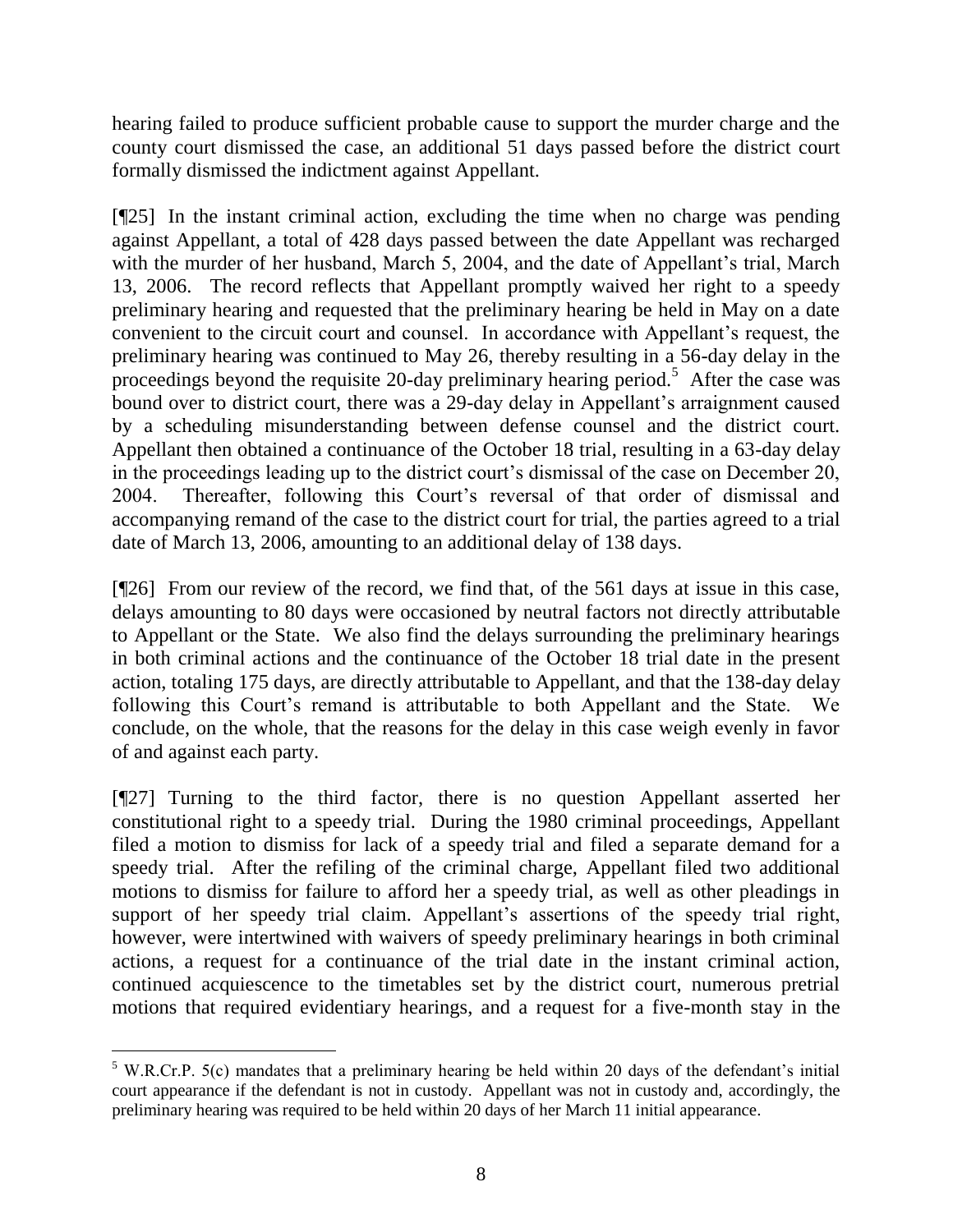proceedings while Appellant pursued her speedy trial complaint in the United States Supreme Court. Accordingly, we find that this factor weighs only slightly in Appellant's favor.

[¶28] The final factor we consider is the degree of prejudice to Appellant caused by the delay. We assess prejudice in light of the interests the particular evils the speedy trial right is intended to prevent: (1) lengthy pretrial incarceration; (2) pretrial anxiety; and (3) impairment of the defense. *Barker*, 407 U.S. at 532, 92 S.Ct. at 2193; *Strandlien*, ¶ 14, 156 P.3d at 991; *Whitney*, ¶ 54, 99 P.3d at 475. Impairment of the defense is the most serious element "because the inability of a defendant adequately to prepare his case skews the fairness of the entire system." *Id*.

[¶29] Appellant initially contends that the delay in her case was so lengthy as to give rise to a presumption of prejudice. We have held that "until delay exceeds a point where there is a 'probability of substantial prejudice,' the burden of proving prejudice should remain with the accused." *Strandlien*, ¶ 15, 156 P.3d at 991 (quoting *Caton*, 709 P.2d at 1266); *Whitney*, ¶ 55, 99 P.3d at 475. We disagree with Appellant"s conclusion that the length of delay occasioned in this case, standing alone, raises a presumption of prejudice. Consequently, we decline to relieve Appellant of her burden of establishing actual prejudice.

[¶30] On the prejudice prong, Appellant only argues that the delay impaired her defense of the charge. In support of this contention, Appellant points to the unavailability of certain witnesses and evidence resulting from the passage of time between the dismissal of the 1980 criminal action and the refiling of the murder charge in  $2004$ .<sup>6</sup> The obvious flaw in Appellant's argument, as noted above, is that the protection of the Speedy Trial Clause has no application to the period of time in which she was neither under arrest nor formally charged for the murder of her husband. Any prejudice flowing from the loss of witnesses and evidence during the 24-year gap between the criminal prosecutions must be scrutinized under the tenets of the Due Process Clause, not the Speedy Trial Clause. *MacDonald*, 456 U.S. at 7-9, 102 S.Ct. at 1501-02. Appellant does not offer any evidence or argument of prejudice resulting from the 561-day delay at issue here. Consequently, this factor weighs heavily against Appellant.

[¶31] In balancing the four *Barker* factors, we hold that Appellant was not denied her constitutional right to a speedy trial. Although a delay occurred in bringing Appellant to trial and Appellant asserted her right to a speedy trial, the length of the delay was not unreasonable in light of the facts in this case. Furthermore, and most importantly, Appellant has not demonstrated actual prejudice arising from the delay in the criminal

 $\overline{a}$ <sup>6</sup> The unavailability of the witnesses and evidence formed the basis for the district court's dismissal of the case on speedy trial grounds in December 2004.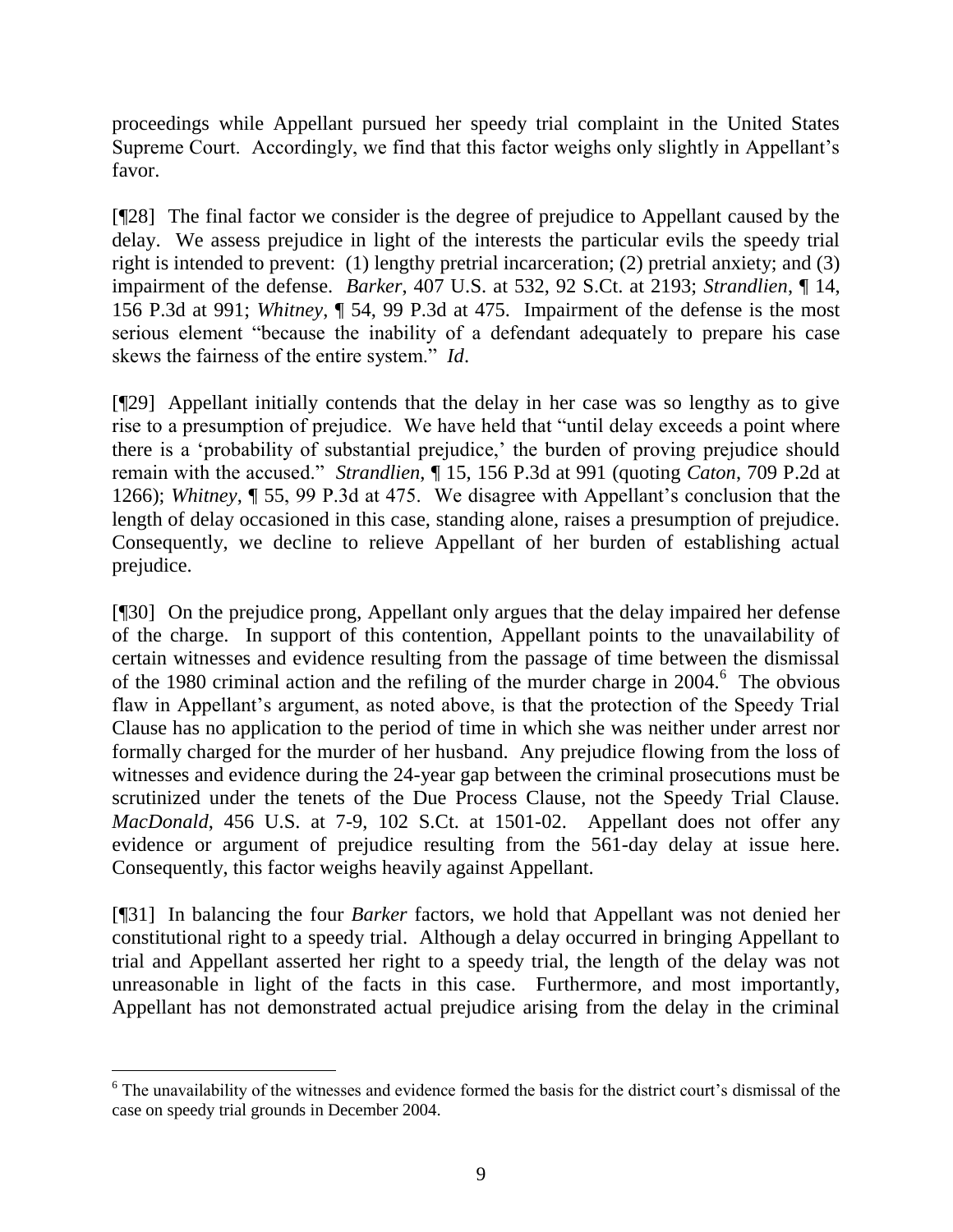proceedings. Under the circumstances, dismissal of the criminal charge against Appellant is not warranted.

## *B. Due Process*

[¶32] Appellant contends her right to due process under the Fourteenth Amendment to the United States Constitution<sup>7</sup> was violated by the 24-year delay in re-charging her for the 1977 murder of her husband, and she faults the district court for denying her motion to dismiss the criminal charge. Appellant claims she was substantially prejudiced by the delay due to the death of several potential witnesses and the loss of certain evidence essential to her defense. Whether Appellant's constitutional right to due process was violated is a question of law that we review de novo. *Wilkie v. State*, 2002 WY 164, ¶ 4, 56 P.3d 1023, 1024 (Wyo. 2002) (constitutional issues are questions of law and are reviewed de novo); *see also Pope v. State*, 2002 WY 9, ¶ 14, 38 P.3d 1069, 1072 (Wyo. 2002); *Taylor v. State*, 7 P.3d 15, 19 (Wyo. 2000).

[¶33] Wyoming does not have a statute of limitations for the prosecution of criminal offenses. Addressing the issue previously, this Court has said:

> There is no question the legislature would have the authority to enact a statute of limitation, and the failure to adopt one does not appear to be oversight. Instead, it represents a conscious decision to refrain from extending grace through a statute of limitation in criminal cases. Consistently with our statement in *Story* [*v. State*], 721 P.2d [1020,] 1026 [(Wyo. 1986)], "whether statutes of limitations governing prosecution of criminal offenses should be adopted at all is a matter solely for the legislature."

*Vernier v. State*, 909 P.2d 1344, 1348 (Wyo. 1996) (emphasis omitted).

[¶34] In the absence of a statute of limitations, which is the primary guarantee against bringing overly stale criminal charges, the prosecution for a criminal offense may be commenced at any time during the life of the offender unless the delay in charging denied the accused her constitutional right to due process. *Fortner v. State*, 843 P.2d 1139, 1142 (Wyo. 1992). Adopting the rule articulated in *United States v. Marion*, 404 U.S. 307, 323-26, 92 S.Ct. 455, 465-66, 30 L.Ed.2d 468 (1971), we have held that precharging delay is not a violation of due process absent a showing of both an intentional delay by the state to gain a tactical advantage over the accused and actual prejudice resulting from

 $\overline{a}$ <sup>7</sup> The Fourteenth Amendment states in relevant part: "nor shall any State deprive any person of life, liberty, or property, without due process of law . . . ." U.S. Const. amend. XIV, § 1.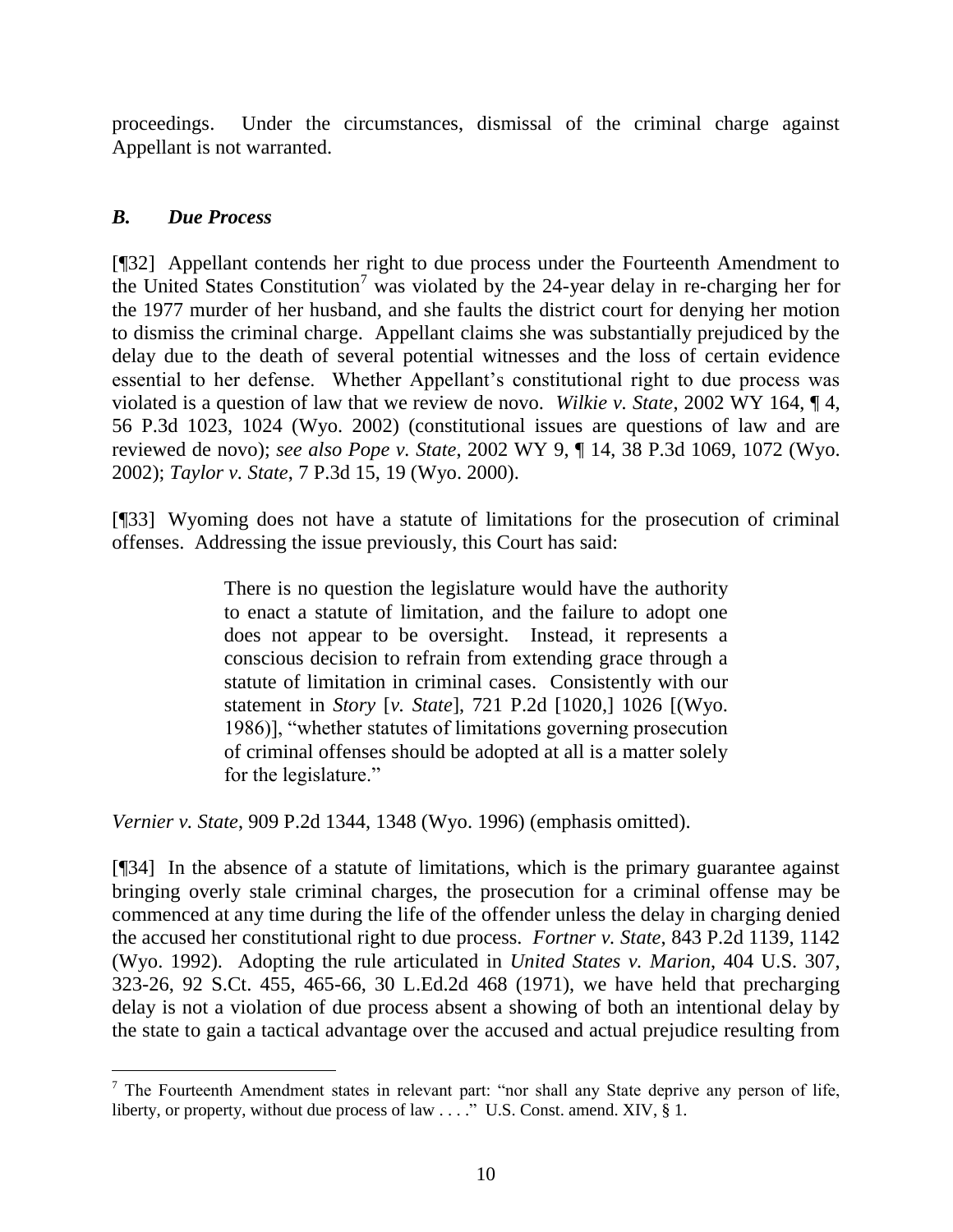the delay. *Vernier*, 909 P.2d at 1348-50; *Fortner*, 843 P.2d at 1142-44; *Phillips v. State*, 835 P.2d 1062, 1169-70 (Wyo. 1992); *Story v. State*, 721 P.2d 1020, 1027-29 (Wyo. 1986). The burden of proving the required two-part showing lies with the appellant. *Id*.

[¶35] We find that Appellant has not carried her burden on either prong. First, Appellant has not demonstrated that the State purposely delayed filing the criminal charge in order to gain a tactical advantage over her or that the delay was the product of an improper prosecutorial motive. Appellant acknowledges as much, but claims the requirement of proving an improper prosecutorial motive places an unfair burden on her when the State has exclusive access to the information concerning the reasons for the delay in filing the criminal charge. She argues the State should bear the burden of justifying the charging delay, and urges this Court to absolve her of the responsibility of proving prosecutorial bad faith.

[¶36] In *Fortner*, 843 P.2d at 1143, this Court acknowledged that, "[i]t seems unjust to leave the burden of proving improper prosecutorial motive entirely with Appellant when the prosecution has nearly exclusive access to information on the reasons it failed to promptly bring charges." It was this concern that led the Court to adopt a test requiring the accused to make a prima facie showing of improper motive and then requiring the State to come forward with its reasons for the delay. This test, we said, takes into account the State's access to information while still placing the burden of proving both improper motive and prejudice on the accused. *Id.* at 1143-44. The Appellant's argument in this case does not persuade us to alter existing law on this issue.

[¶37] To show improper motive, Appellant alleged the prosecutor improperly used the criminal prosecution to settle family differences. She claimed the case was reopened after Jack Humhrey"s sister, Bonnie Humphrey, was elected mayor in Evansville in 1998 and, as mayor, used her position to hire a police chief who would pursue criminal charges against Appellant. The difficulty with Appellant's argument is that regardless of Bonnie Humphrey"s motive, the prosecutor who reopened the case produced substantial evidence from which a jury found Appellant guilty of second degree murder. Bonnie Humphrey"s motive notwithstanding, Appellant produced no evidence that previous prosecutors had delayed bringing charges based upon an improper motive.

[¶38] Appellant likewise has not demonstrated actual prejudice to her case resulting from the delay. In the district court, she claimed that because of the delay the following evidence was no longer available:

• The testimony of her mother, Lois Ferris, who was 53 years old when Jack Humphrey was found dead from a gun shot wound and 80 years old at the time the State filed new charges against Appellant. Mrs. Ferris was the first person Appellant called on the morning of Mr. Humphrey's death. According to Appellant, the State claimed Mrs. Ferris helped hide evidence. Appellant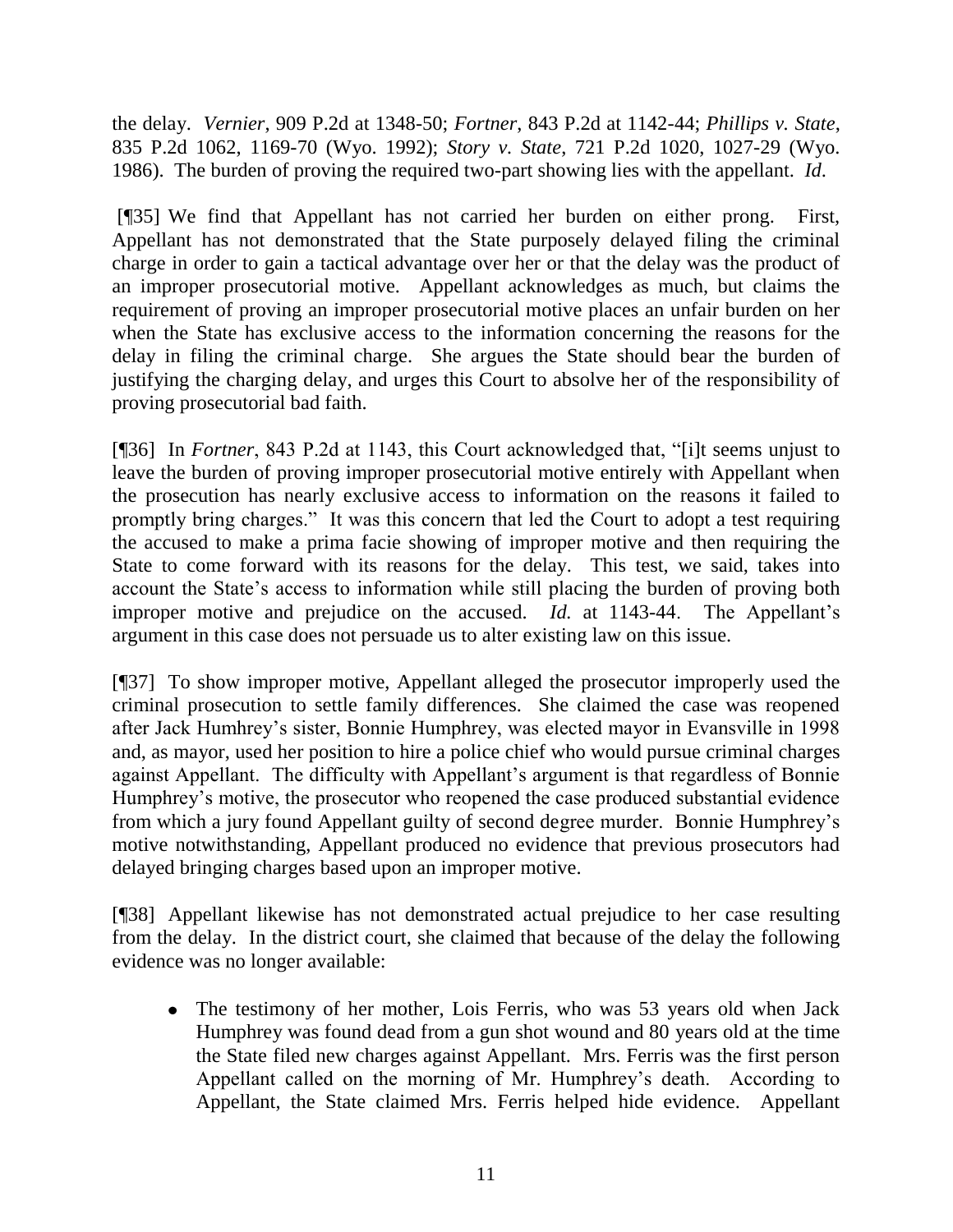claimed Mrs. Ferris" age and poor health made her unable to remember the events that occurred after Mr. Humphrey's death.

- The testimony of Helen Johnston, Appellant's aunt, who was deceased by the time the State refiled the charges. According to Appellant, the State claimed Mrs. Johnston reported that Appellant or Mrs. Ferris called her at 3:00 a.m. on November 23, 1977. Appellant alleged that Mrs. Johnston would have denied the State's claim.
- The testimony of Art Terry and Ron Ketchum, the detectives who investigated Jack Humphrey"s death and who were deceased by the time new charges were filed. Appellant claimed they would have cast doubt on Bonnie Humphrey"s testimony that she heard Appellant say, "God, what have I done?" and "Who will take care of my children now?" at the sheriff's office the morning of Jack Humphrey"s death. She asserted the detectives would have testified that Bonnie Humphrey was not in the same room and could not have heard Appellant.
- The rifle the State alleged was used to shoot Jack Humphrey, which the prosecutor returned to Appellant in 1986 and was no longer in her possession when the charges were refiled. Appellant alleged "that the rifle is important evidence, and that improved technology would help show it was not [her] who fired it, and that it may not even be the instrument of Jack Humphrey"s death."
- The files of Appellant's defense attorney and his investigator from 1977 to 1980, which no longer existed. Appellant alleged it was their investigation that led the circuit court to find insufficient probable cause and dismiss the charges in 1980. She alleged they did not remember what happened and "all of the evidence, information and material collected by them, including the identities of important witnesses are gone."
- The audiotape and complete transcript of the 1980 preliminary hearing, which no longer existed. She alleged "if we could hear [the tape], we could determine the good reasons [the county court judge] dismissed the case."
- The tape and transcript of the grand jury proceedings. She alleged "[t]hose records are probably important, at least because stories of the State's chief witnesses in providing an alleged motive" have changed over time.
- The X-ray of Jack Humphrey's head taken on the morning of his death. Appellant alleged the X-ray is "probably the best evidence of the bullet angle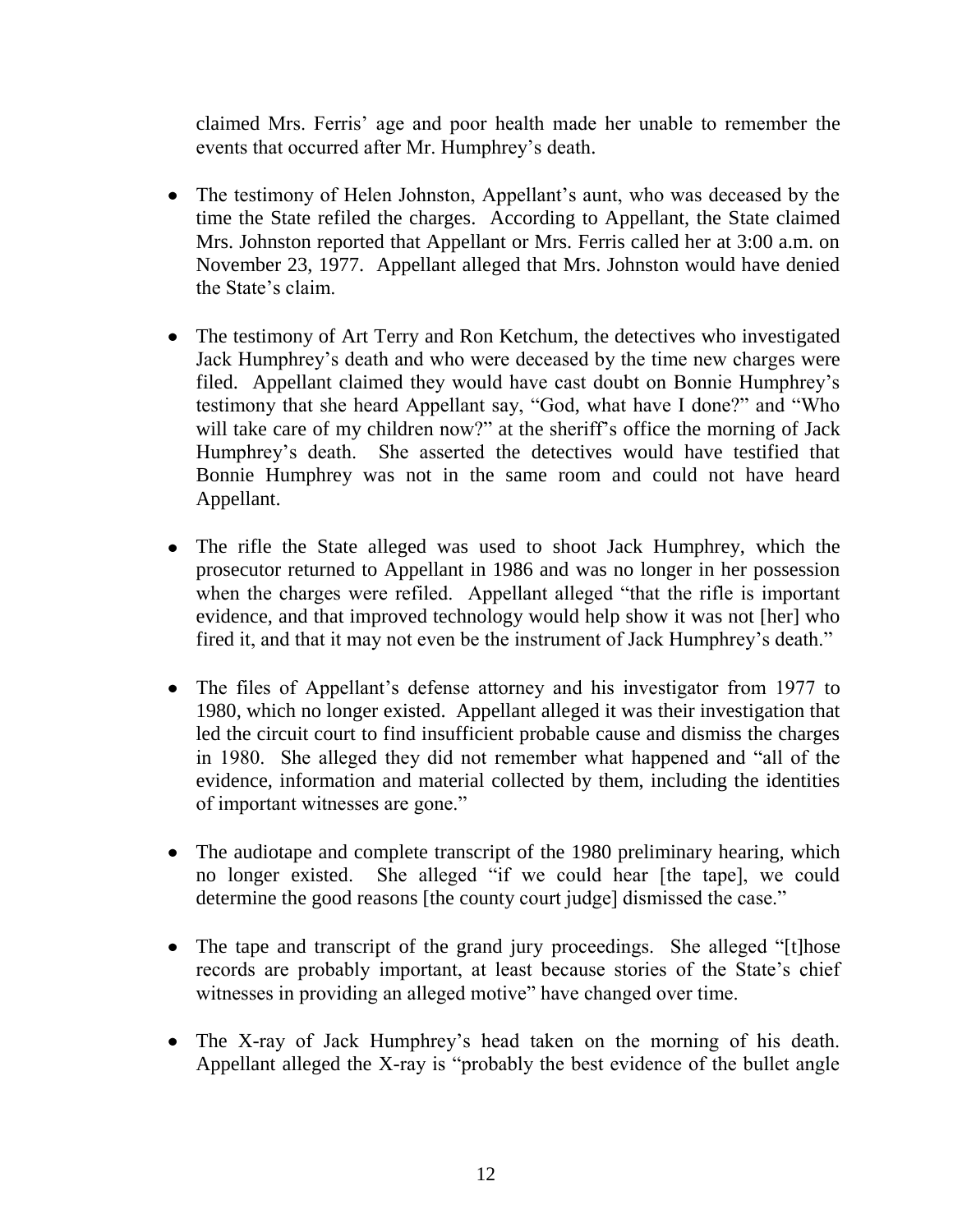and, if available, would be examined by a qualified expert. That X-ray, if available, would likely show the track of the bullet and therefore the angle."

- Taped statements of Frank Finch and Larry Humphrey taken by investigators on November 23, 1977.
- The testimony of Gary Koschene who the State alleged was "involved" with Appellant. Appellant alleged that if he were available to testify, he would deny any involvement with her and dispute any involvement between her and Ron Akers.
- Jack Humphrey and Appellant's complete financial records for 1977 which Appellant alleged would show that they were not having financial difficulties by October and November of 1977, refuting the State"s claim that her motive for killing her husband was financial difficulties.

[¶39] The State argues that Appellant's assertions of prejudice were speculative, vague, and unfounded because the missing evidence involved undisputed facts, matters established by other available evidence or matters not at issue. The State also asserts Appellant did not show the presentation of any of the unavailable evidence would have changed the outcome of her case. We agree.

[¶40] Appellant did not indicate what testimony Lois Ferris would have provided that she was unable to provide because of her age. Mrs. Johnston"s testimony would not have been helpful because the State did not present evidence concerning a 3:00 a.m. phone call for her to refute. The testimony Appellant asserted detectives Terry and Ketchum allegedly would have given is speculative and, even if their testimony had been as she believed, would not likely have changed the outcome given the other evidence the State presented.

[¶41] Appellant made no effort to show what new technology existed by 2006 that could have determined who fired the rifle or whether it was the weapon used. She identified no specific evidence from her attorney's files or the county court and grand jury tapes or transcripts that would have helped her defense. She did not indicate what she believed the X-ray would have shown about the path of the bullet nor did she suggest how having the X-ray would have been helpful in light of the 1977 autopsy report which indicated the bullet"s path could not be conclusively identified because of the condition of Jack Humphrey's skull and the State's 2004 reconstruction of the skull which allowed experts to identify the entry point and approximate trajectory of the bullet.

[¶42] Appellant also made no showing as to how tapes of November 23, 1977, witness interviews would have been useful or how their unavailability actually prejudiced her defense. The testimony Appellant believes Mr. Koschene would have given was unlikely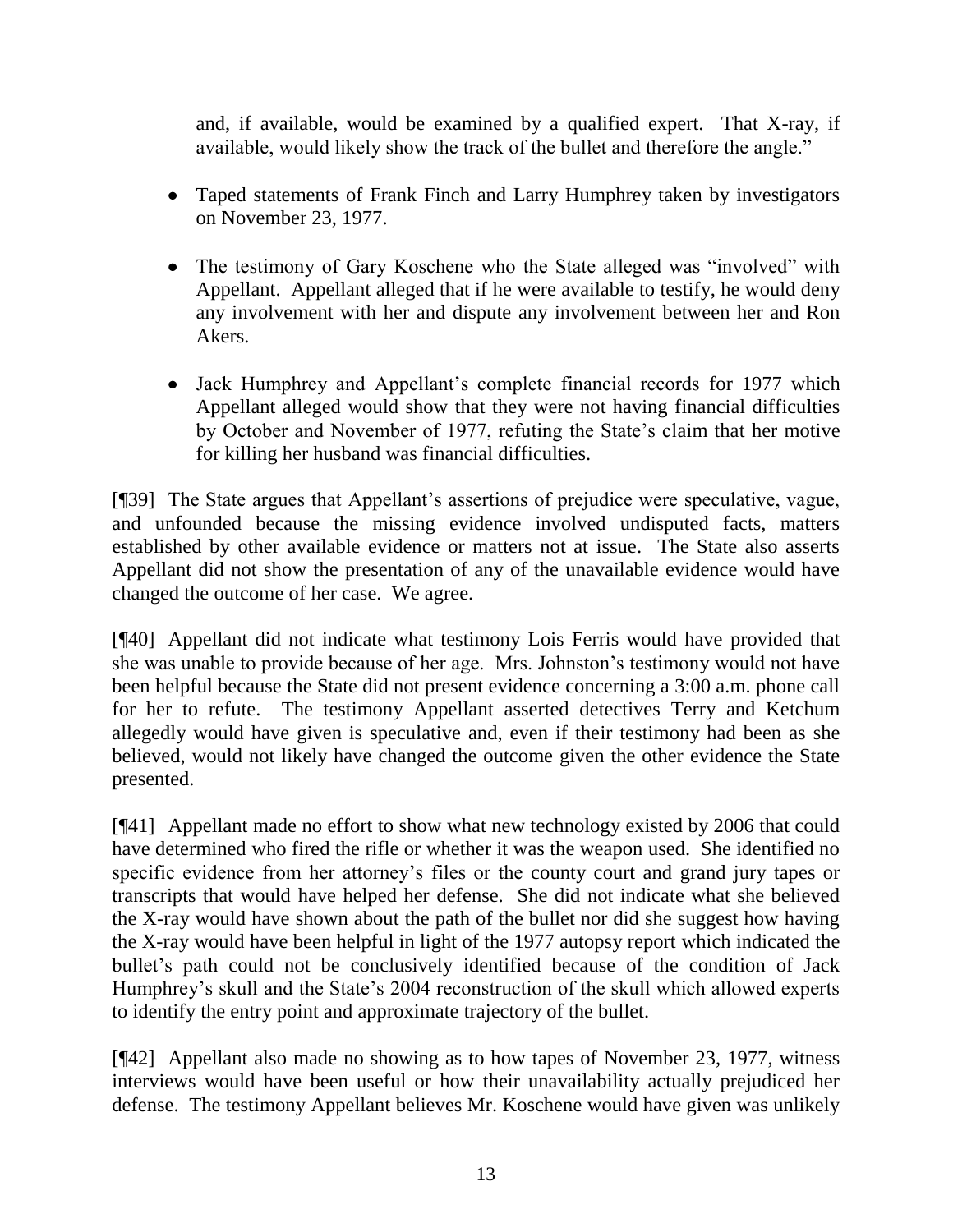to have changed the outcome in light of the other evidence the State presented; therefore, Appellant has not shown actual prejudice from the absence of his testimony. What the absent financial records may have shown is speculation and, in any event, defense counsel had the opportunity to fully cross-examine the State"s witnesses concerning the Humphreys" financial situation. Appellant has not shown actual prejudice from the incompleteness of those records.

[¶43] In sum, Appellant"s argument is deficient in both aspects necessary to establish a due process violation based on the precharging delay. Our independent review of the record reveals no evidence indicating bad faith or improper motive on the part of the State, and we are not convinced Appellant was substantially prejudiced by the delay given the facts of this case. Both improper motive and actual prejudice must be shown in order to establish a due process violation. *Vernier*, 909 P.2d at 1345. Even if we were to conclude some prejudice resulted from the delay because evidence was unavailable, Appellant has not presented any evidence that the prosecutors delayed refiling the charges in order to gain a tactical advantage or due to some other improper motive. By itself, the fact 24 years elapsed between the dismissal of the original criminal case and the filing of the new murder charge does not establish a due process violation. *See Marion*, 404 U.S. at 325-26, 92 S.Ct. at 466. We therefore reject Appellant"s claim.

# *C. Evidentiary errors*

## *Standard of Review*

[¶44] Appellant claims the district court erred in admitting hearsay statements of the victim and certain financial records. Generally, decisions regarding the admissibility of evidence are entrusted to the sound discretion of the district court. *Law v. State*, 2004 WY 111,  $\P$  14, 98 P.3d 181, 187 (Wyo. 2004). We afford considerable deference to the district court's decision and, as long as a legitimate basis exists for the district court's ruling, it will not be reversed on appeal. *Id*. Under the abuse of discretion standard, our primary consideration is the reasonableness of the district court's decision. *Martin v. State*, 2007 WY 76, ¶ 20, 157 P.3d 923, 928 (Wyo. 2007); *Wilde v. State*, 2003 WY 93, ¶ 13, 74 P.3d 699, 707 (Wyo. 2003). The burden of establishing an abuse of discretion rests with the appellant. *Martin*, ¶ 20, 157 P.3d at 928.

[¶45] If we find that the district court erred in admitting the evidence, we must then determine whether or not the error affected Appellant's substantial rights, providing grounds for reversal, or whether the error was harmless. *See Skinner v. State*, 2001 WY 102, ¶ 25, 33 P.3d 758, 766-67 (Wyo. 2001); W.R.A.P. 9.04; W.R.Cr.P. 52. The error is harmful if there is a reasonable possibility that the verdict might have been more favorable to Appellant if the error had never occurred. *Skinner*, ¶ 25, 33 P.3d at 767. To demonstrate harmful error, Appellant must prove prejudice under "circumstances which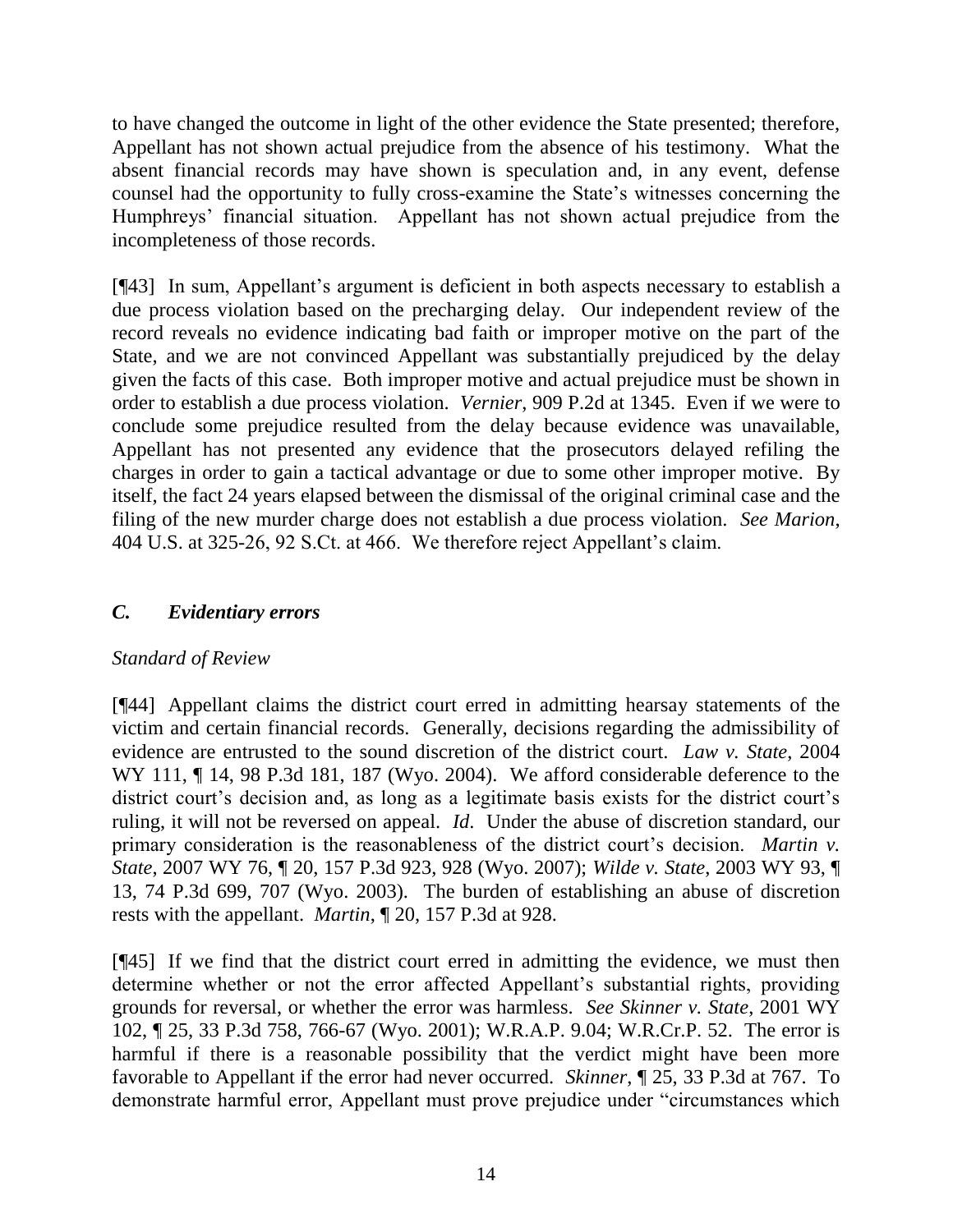manifest inherent unfairness and injustice, or conduct which offends the public sense of fair play." *Id*. (quoting *Johnson v. State*, 790 P.2d 231, 232 (Wyo. 1990)).

[¶46] To the extent no objection is made at trial to the evidence challenged on appeal, our review is limited to determining whether plain error occurred. We will not find plain error unless: (1) the record clearly reflects the error; (2) the party claiming the error demonstrates that a clear and unequivocal rule of law was violated in a clear and obvious, not merely arguable, way; and (3) the party proves that the violation adversely affected a substantial right resulting in material prejudice. *Lessard v. State*, 2007 WY 89, ¶ 14, 158 P.3d 698, 702 (Wyo.2007); *Cazier v. State*, 2006 WY 153, ¶ 10, 148 P.3d 23, 28 (Wyo. 2006); *Ogden v. State*, 2001 WY 109, ¶ 9, 34 P.3d 271, 274 (Wyo. 2001).

### *Victim's statements*

[¶47] At trial, Bonnie Humphrey testified about a conversation she had with Jack the night of November 22. She testified that, during this conversation, Jack stated he had spent the day at Hilltop Bank trying to determine why checks were bouncing and why money was missing out of their account. Jack told her that he was going back to the bank on Monday and, if he found out Appellant, in fact, took the money and was responsible for their financial problems, he was going to throw her "ass out in the street," and keep the girls with him. Bonnie Humphrey testified that Jack was extremely upset and angry about the bank problems and Appellant"s possible involvement in those problems.

[¶48] Appellant asserts this testimony constituted inadmissible hearsay. Hearsay is defined as "a statement, other than one made by the declarant while testifying at the trial or hearing, offered in evidence to prove the truth of the matter asserted." W.R.E. 801(c). Hearsay is inadmissible unless it falls within one of the exceptions contained in W.R.E. 803 or 804. W.R.E. 802.

[¶49] The State argues the statements were admissible under W.R.E. 803(3), which provides the following exception to the hearsay rule:

> *Then-existing mental, emotional, or physical condition*. – A statement of the declarant's then-existing state of mind, emotion, sensation, or physical condition (such as intent, plan, motive, design, mental feeling, pain, and bodily health), but not including a statement of memory or belief to prove the fact remembered or believed unless it relates to the execution, revocation, identification, or terms of declarant's will.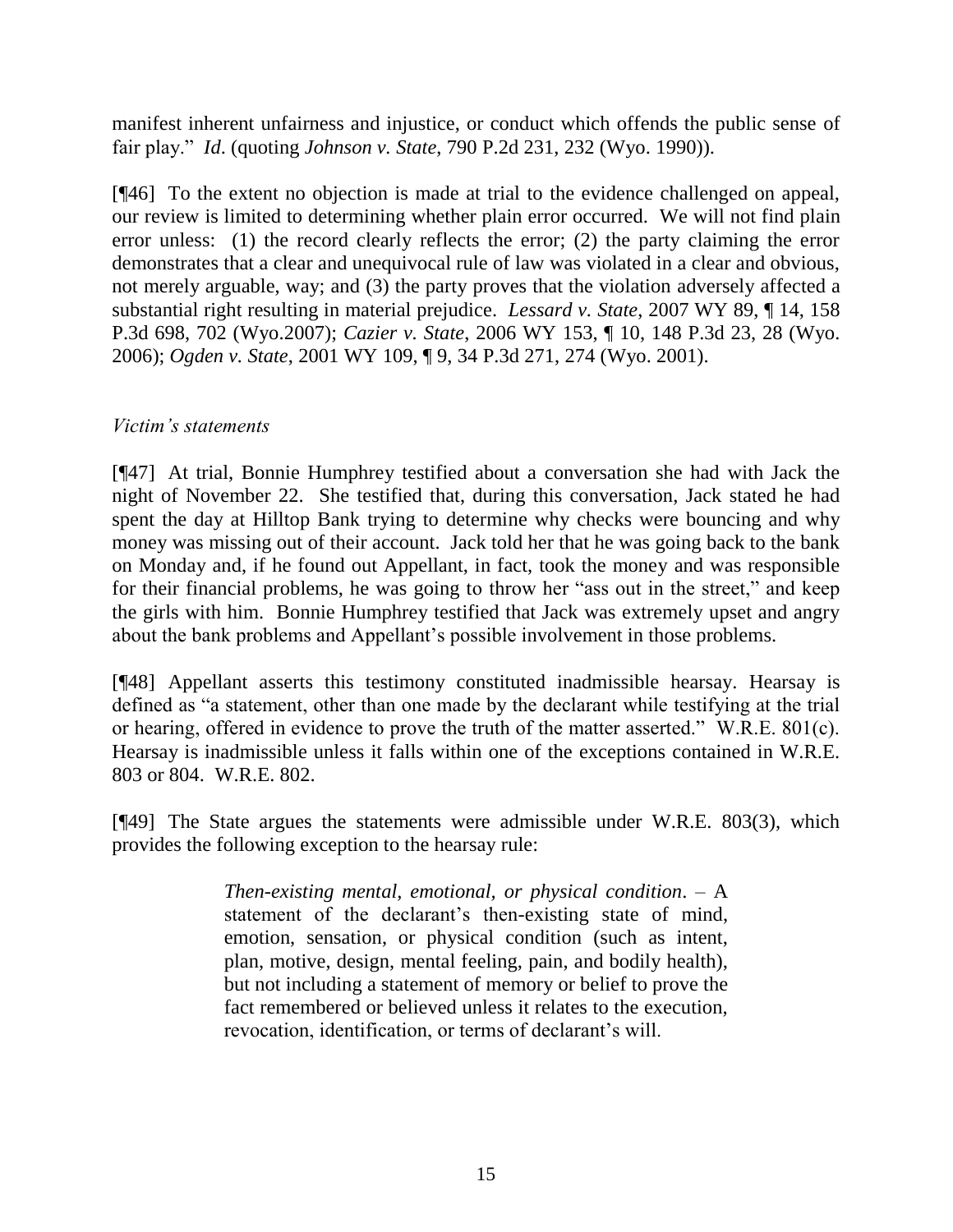In support of admission of the statement under Rule  $803(3)$ , the State offers,  $8$  among other citations, the following quotation from a recognized legal authority:

> The exception is available when a nonparty's state of mind is significant. In many criminal trials, the state of mind of the alleged victim is important. What the victim said is often admissible to show his purpose, knowledge or mental state.

4 Christopher B. Mueller and Laird C. Kirkpatrick, *Federal Evidence* § 8:71, at 601-02 (3d ed. 2007). The State contends the testimony to which Appellant objects showed the victim"s then-existing state of mind – he was angry with Appellant about the problems at the bank and, if he learned that she was responsible for the missing money and checks, he intended to kick her out of the house and keep the children with him.

[¶50] We agree with the State. The testimony showed Jack Humphrey"s then-existing state of mind and emotion (his intent, plan, design, and mental feeling). His state of mind was relevant because testimony from bank employees and others indicated Appellant knew he was upset about the missing money and believed she was responsible, and her knowledge of his state of mind may have affected her actions later that night. The fact that Appellant knew her husband was upset and believed she was responsible for the missing money distinguishes this case from *Schmunk v. State*, 714 P.2d 724, 740 (Wyo. 1986), in which this Court concluded hearsay testimony that the victim intended to leave her husband was not admissible because there was no evidence that he knew about her intent. The district court did not abuse its discretion in admitting Bonnie Humphrey"s testimony concerning the statements Jack Humphrey made to her on the night before he was killed.

## *Financial Records*

[¶51] During the trial, various and numerous copies of records from Old Faithful Life Insurance Company (Old Faithful), Hilltop Bank, and Guaranty Federal Savings and Loan Association (Guaranty Federal), consisting of, among other things, documents pertaining to Jack"s life insurance policies, bank statements, loan records, and mortgage records, including delinquency notices, were received as evidence. The evidence apparently was admitted pursuant to W.R.E.  $803(6)$ , the hearsay exception for "business"

 $\overline{a}$ 

<sup>&</sup>lt;sup>8</sup> The State quoted from the second edition of this authority. We have elected to quote this passage from the most current version. There are only minor differences.

 $9$  W.R.E. 803(6) states:

*Records of regularly conducted activity*. – A memorandum, report, record, or data compilation, in any form, of acts, events, conditions, opinions, or diagnoses, made at or near the time by, or from information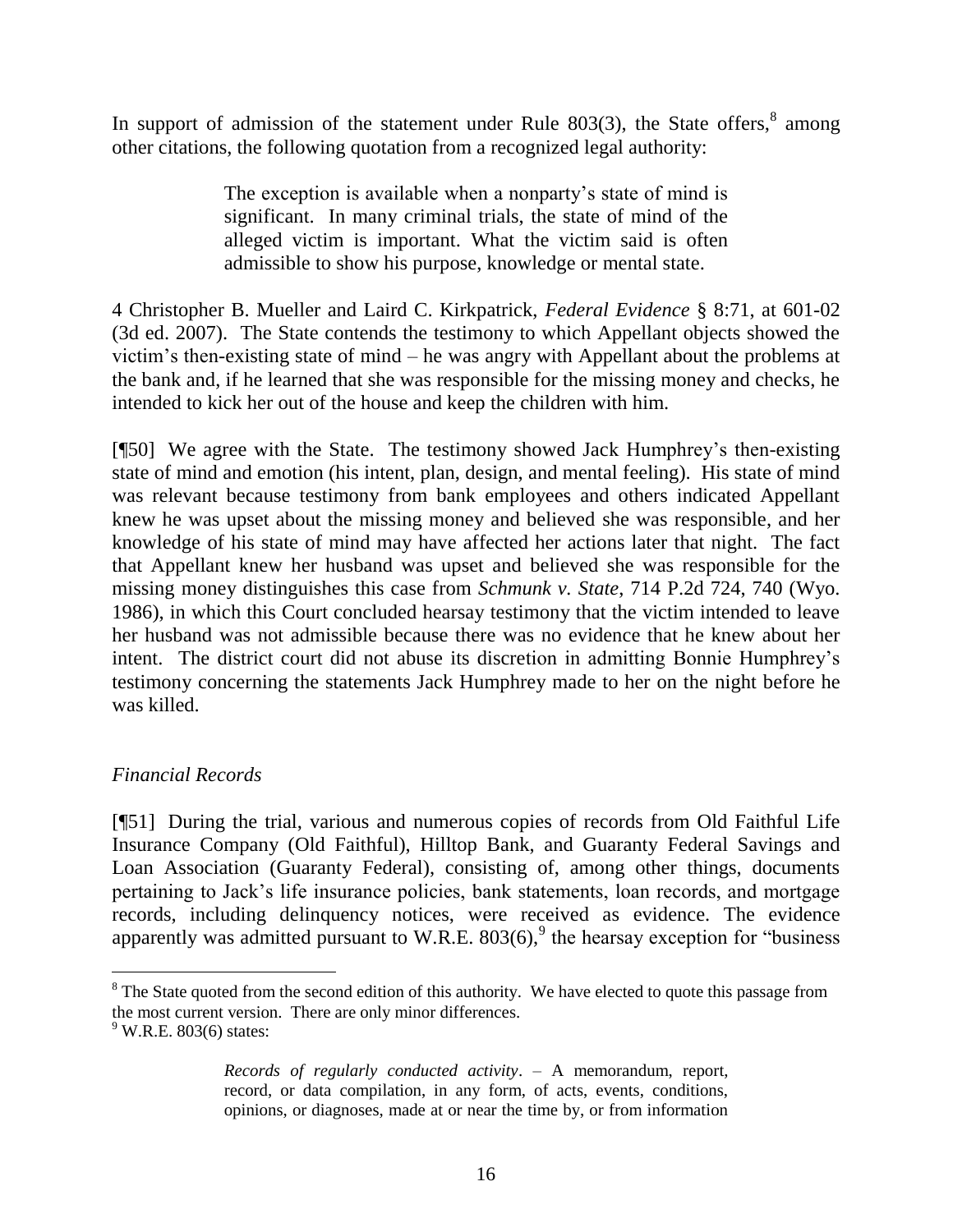records." Appellant contends it was error to admit this evidence because the evidence does not satisfy the requirements for admissibility under W.R.E. 803(6). Appellant also complains that the records are incomplete and, as such, their admission violated the "completeness" requirement of W.R.E.  $106$ <sup>10</sup> We note Appellant never objected at trial to the admission of the Hilltop Bank and Guaranty Federal records on these grounds. Accordingly, review of Appellant's complaints is a mix of plain error and abuse of discretion.

[¶52] Our review of this issue is inhibited by the global scope of Appellant"s argument. Appellant muddles categories of documents together, failing to present any cogent argument regarding specific challenges to individual documents. Because of the overreaching nature of Appellant"s argument, we are at a loss to find any basis in Appellant's argument for overturning the district court's determination of admissibility.

[¶53] Appellant"s argument that the challenged documents should not have been admitted seems to revolve, in part, around her speculation that further documents existed that had not been discovered. Other aspects of her argument concern documents that were destroyed over time after the homicide and were no longer available at the time of trial. Appellant complains that the speculative and unavailable documents could have changed the entire context of the admitted documents. Thus, it simply is not fair to have allowed admission of what she contends to be incomplete files. We disagree.

[¶54] Appellant"s challenge mistakes admissibility with credibility. We know of no legal principle, nor has Appellant directed us to any, that would bar admissibility of standard business records based on the unavailability of related documents, particularly those whose very existence is purely a matter of conjecture. Indeed, this Court has determined just the opposite to be true:

> transmitted by, a person with knowledge, if kept in the course of a regularly conducted business activity, and if it was the regular practice of that business activity to make the memorandum, report, record, or data compilation, all as shown by the testimony of the custodian or other qualified witness, unless the source of information or the method or circumstances or preparation indicate lack of trustworthiness. The term "business" as used in this paragraph includes business, institution, association, profession, occupation, and calling of every kind, whether or not conducted for profit[.]

 $10$  W.R.E. 106 states:

 $\overline{a}$ 

When a writing or recorded statement or part thereof is introduced by a party, an adverse party may require him at that time to introduce any other part or any other writing or recorded statement which ought in fairness to be considered contemporaneously with it.